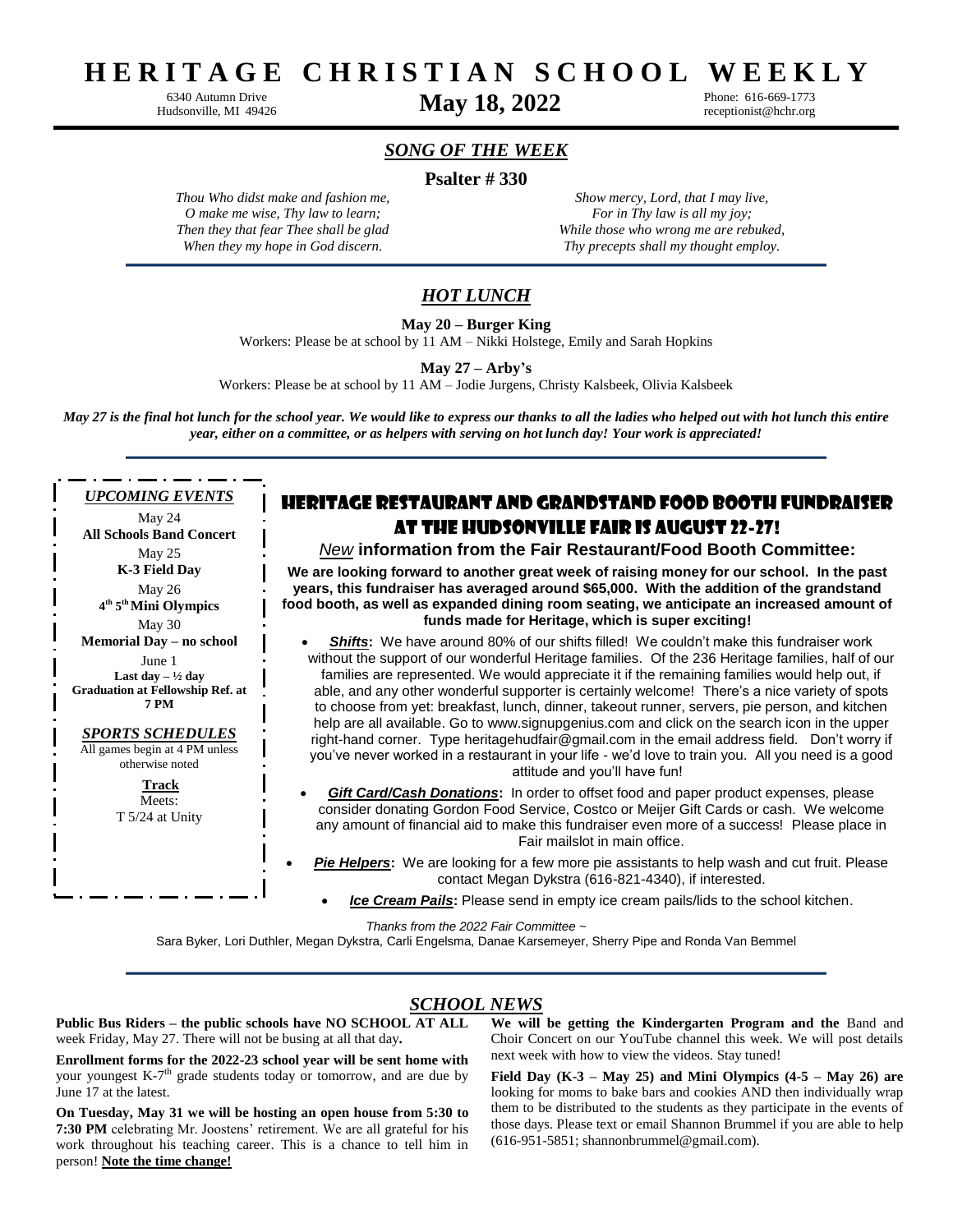**Lego Robotics Camp—The Lego Robotics coaches from Heritage**  and Hope were wondering about the interest level in holding 2 robotics camps this year once again - one for beginners and one for advanced programmers. This summer's camp would be held in late June at Heritage Christian School for girls and boys going into 5th-8th grades. Please indicate your interest by MAY 24 by filling out this form: [https://forms.gle/J7vTs7gKeoFhATDF8.](https://forms.gle/J7vTs7gKeoFhATDF8) If there is sufficient interest for this year, we will open registration next week! Contact us at [HCSLegoRobotics@outlook.com](mailto:HCSLegoRobotics@outlook.com) if you have any other questions.

**Address update: of Chad and Mary Nienhuis, 4179 Springline Drive,** Hudsonville MI 49426

**Library Note: All library books are due back this week! Students**  will be given a written notice if they still have books checked out. Emails will be sent to parents if books are overdue or if lost/missing book fines have been assigned. A complete inventory of the library will be completed before the last day of school to make sure no missing books are actually on the shelves. If you have questions about an overdue notice or a missing book, please email the librarians at [library@hchr.org](mailto:library@hchr.org) We appreciate your help in getting all our books back to their home on the library shelves!

**Mark your calendars with this summer's TRIP dates: June 14, June**  28, July 12, July 26, August 9, and August 23 – open from 9 – 10:30 AM. Regular hours will continue on September 1.

**End of the year details: No school on Memorial Day. Then the last** day of this school year will be ½ day on Wednesday, June 1. Students will be dismissed at 11:30 AM. Final report cards for all students will be

available for pickup on between 9 AM and 2 PM on Tuesday, 6/14 through Thursday, 6/16.

**Graduation will be held at Fellowship Reformed Church on** Wednesday, June 1 at 7 PM. All seventh and eighth graders are required to attend graduation.

**Reminder for parents of 6th graders, next year's kindergarteners,**  and all NEW entrants to HCS: Heritage Christian School is required by the State of Michigan to have an up to date immunization record on file of each student entering 7th grade , kindergarten and all new entrants by the first day of school. These official records can be obtained from your child's doctor's office. In compliance with state laws, all immunizations must be complete and official immunization records turned in to the office when school begins on Aug. 29, 2022. If you have any questions, you may call the office at 669-1773 or email [receptionist@hchr.org.](mailto:receptionist@hchr.org) Thanks!

**We have 8 yearbooks left, then we are OUT! You can** purchase books from the main office. The cost this year is \$20. If you are a patron or placed an advertisement in the yearbook and would like one, you may pick up one free copy (also in the main office).

**Our 6th – 8 th grade band will be participating in the All School** Band Concert on Tuesday, May 24 at Hudsonville High School Auditorium at 7 PM.

**Leaving this in isn't a mistake! We ARE STILL looking for bus**  drivers for next year. Contact Jessica at **transportation@hchr.org** with inquiries. If we don't get drivers, we will need to put many more of our students on available public bus routes.

#### *AREA PR SCHOOLS*

**Hope Classic Races - The 23rd annual races (5K walk, 5K run, 1**  mile run) are scheduled for this Saturday, May 21. Registration will be open from 7:30 - 8:15 am on race day. Brats, hot dogs, sno cones, watermelon, prizes and more will be given away. Plan to come out and enjoy the morning with us! The buses leave for the 5K starting line at 8:30 am. The 5K walkers will take off at 8:45 am, the 5K runners at 9 am, and the 1 milers around 9:50 am. Race results will be posted on the school website ASAP after the race.

**Girls Youth Basketball Camp: Registration is now open online for**  the Girls Youth Basketball camp this summer. The dates are June 13- 17, 2022 Times are as follows: 3rd-4th grade: 3-4:30PM, 5th-6th grade: 4:30-6:00, 7th-8th grade: 6:00-7:30PM. Camp will be held at CCHS. Visit the CCHS ATHLETIC website listed below & click on the posted link to register. If you have any questions, call or text Doug Kaptein at 616-306-8337. Link: <https://covenantchristianathletics.bigteams.com/>

**Registration is open for the 2022 Chargers Summer Soccer Camp for grades K-12th grade on July 18-21** at Covenant Christian High School. The camp will have sessions for the incoming kindergarteners through 12th grade. Click on this link to find the registration form: [2022 K-12 Charger Soccer Camp Registration Form.](https://forms.gle/ugRzTFezX3Knt8i2A) You can also go to the Covenant Christian High School athletics website in the [Announcements](https://covenantchristianathletics.bigteams.com/main/adnews/) tab

at: [https://covenantchristianathletics.bigteams.com/main/adnews/.](https://covenantchristianathletics.bigteams.com/main/adnews/)

Registration forms are due May 28. Contact Mike Noorman with any questions a[t mnoorman@hchr.org.](mailto:mnoorman@hchr.org)

**CCHS 1st-8th grade Cross Country Camp is scheduled for July 11-** 13 at Covenant Christian HS. This is for all boys & girls entering 1st-8th grade in fall of 2022. Please sign up before June 11 at [www.covenantchristianxc.com/1st-8th\\_grade\\_xc\\_camp.html.](https://www.covenantchristianxc.com/1st-8th_grade_xc_camp.html) If you have any questions, please contact middle school XC coach Jared Kraker at [xcountry@hchr.org](mailto:xcountry@hchr.org) or high school XC coach Brian Kalsbeek at [brijenkalsbeek@gmail.com.](mailto:brijenkalsbeek@gmail.com)

**Sign Up Now! Girls Volleyball Camp July 25-28 at Covenant**  Christian High School. This is for all girls going into 4th-8th grade for Fall of 2022. Contact Carli Engelsma at 616-466-8660 or [carli.gritters@gmail.com](mailto:carli.gritters@gmail.com) for a link to sign up or check on Covenant's athletic website.

**CCHS Boys Basketball Camp June 6,7&9 (Grades 7-10) and**  June13-16 (Grades 3-6). This is open to boys going into 3rd-10th grades (Fall 2022). To sign up, please click on the 2022 boys basketball camp link at: [covenantchristianathletics.bigteams.com/main/campsclinics.](http://covenantchristianathletics.bigteams.com/main/campsclinics) Registration and payment details can be found within the link. The deadline to sign up is May 15. There is limited space, so please sign up right away. If you have any questions, please contact Tyler Schimmel at [tylerschimmel21@gmail.com](mailto:tylerschimmel21@gmail.com) 

## *OTHER NEWS*

**Georgetown Church Memorial Day Breakfast: please join us &** support our Young people as they raise funds for Convention! Pancakes, scrambled eggs, sausage, cheese potatoes, yogurt bar and homemade baked goods will be served from 7:30AM to 10AM on Monday, May 30. Plenty of time to eat and catch a parade! Hope to see you there!!

**The Voices of Victory will present a concert on Memorial Day at** 7 PM at the Christian Reformed Conference Grounds (12253 Lakeshore Dr,- Grand Haven, MI 49417). Join us in praise to God at the beautiful, air conditioned facility on the lakeshore.